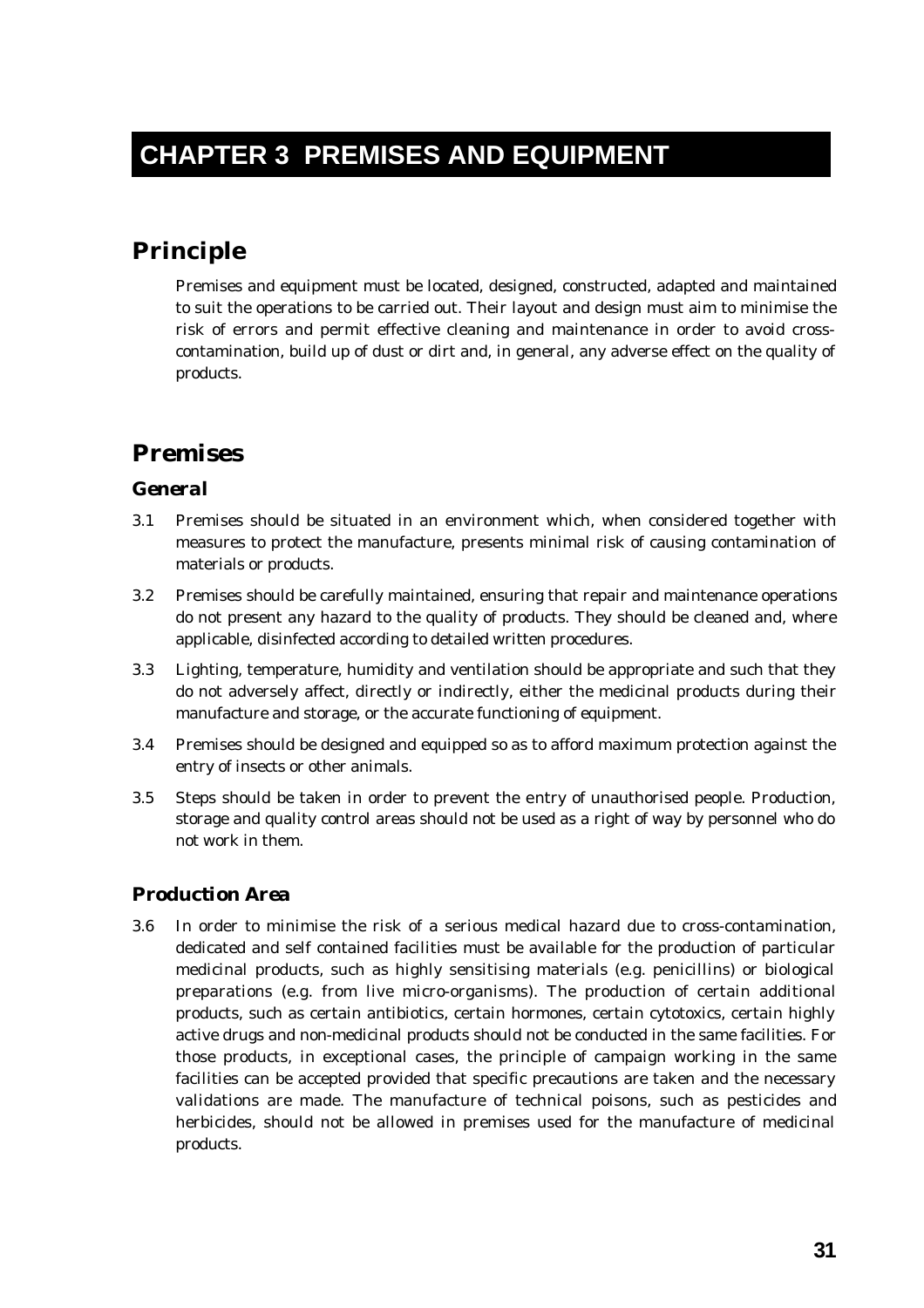- 3.7 Premises should preferably be laid out in such a way as to allow the production to take place in areas connected in a logical order corresponding to the sequence of the operations and to the requisite cleanliness levels.
- 3.8 The adequacy of the working and in-process storage space should permit the orderly and logical positioning of equipment and materials so as to minimise the risk of confusion between different medicinal products or their components, to avoid cross-contamination and to minimise the risk of omission or wrong application of any of the manufacturing or control steps.
- 3.9 Where starting and primary packaging materials, intermediate or bulk products are exposed to the environment, interior surfaces (walls, floors and ceilings) should be smooth, free from cracks and open joints, and should not shed particulate matter and should permit easy and effective cleaning and, if necessary, disinfection.
- 3.10 Pipework, light fittings, ventilation points and other services should be designed and sited to avoid the creation of recesses which are difficult to clean. As far as possible, for maintenance purposes, they should be accessible from outside the manufacturing areas.
- 3.11 Drains should be of adequate size, and have trapped gullies. Open channels should be avoided where possible, but if necessary, they should be shallow to facilitate cleaning and disinfection.
- 3.12 Production areas should be effectively ventilated, with air control facilities (including temperature and, where necessary, humidity and filtration) appropriate both to the products handled, to the operations undertaken within them and to the external environment.
- 3.13 Weighing of starting materials usually should be carried out in a separate weighing room designed for that use.
- 3.14 In cases where dust is generated (e.g. during sampling, weighing, mixing and processing operations, packaging of dry products), specific provisions should be taken to avoid crosscontamination and facilitate cleaning.
- 3.15 Premises for the packaging of medicinal products should be specifically designed and laid out so as to avoid mix-ups or cross-contamination.
- 3.16 Production areas should be well lit, particularly where visual on-line controls are carried out.
- 3.17 In-process controls may be carried out within the production area provided they do not carry any risk for the production.

### *Storage Areas*

- 3.18 Storage areas should be of sufficient capacity to allow orderly storage of the various categories of materials and products: starting and packaging materials, intermediate, bulk and finished products, products in quarantine, released, rejected, returned or recalled.
- 3.19 Storage areas should be designed or adapted to ensure good storage conditions. In particular, they should be clean and dry and maintained within acceptable temperature limits. Where special storage conditions are required (e.g. temperature, humidity) these should be provided, checked and monitored.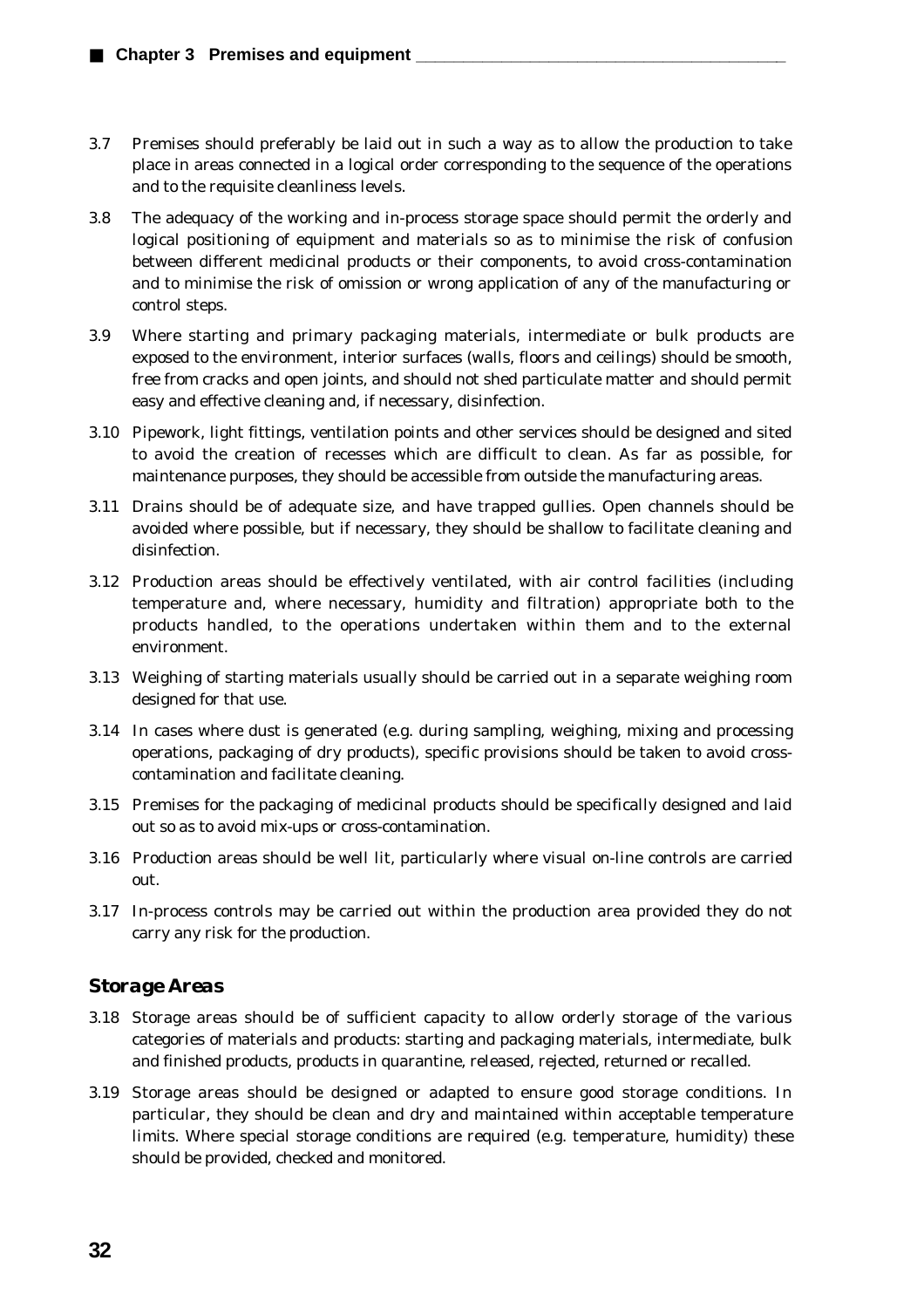- 3.20 Receiving and dispatch bays should protect materials and products from the weather. Reception areas should be designed and equipped to allow containers of incoming materials to be cleaned where necessary before storage.
- 3.21 Where quarantine status is ensured by storage in separate areas, these areas must be clearly marked and their access restricted to authorised personnel. Any system replacing the physical quarantine should give equivalent security.
- 3.22 There should normally be a separate sampling area for starting materials. If sampling is performed in the storage area, it should be conducted in such a way as to prevent contamination or cross-contamination.
- 3.23 Segregated areas should be provided for the storage of rejected, recalled or returned materials or products.
- 3.24 Highly active materials or products should be stored in safe and secure areas.
- 3.25 Printed packaging materials are considered critical to the conformity of the medicinal product and special attention should be paid to the safe and secure storage of these materials.

### *Quality Control Areas*

- 3.26 Normally, Quality Control laboratories should be separated from production areas. This is particularly important for laboratories for the control of biologicals, microbiologicals and radioisotopes, which should also be separated from each other.
- 3.27 Control laboratories should be designed to suit the operations to be carried out in them. Sufficient space should be given to avoid mix-ups and cross-contamination. There should be adequate suitable storage space for samples and records.
- 3.28 Separate rooms may be necessary to protect sensitive instruments from vibration, electrical interference, humidity, etc.
- 3.29 Special requirements are needed in laboratories handling particular substances, such as biological or radioactive samples.

#### *Ancillary Areas*

- 3.30 Rest and refreshment rooms should be separate from other areas.
- 3.31 Facilities for changing clothes, and for washing and toilet purposes should be easily accessible and appropriate for the number of users. Toilets should not directly communicate with production or storage areas.
- 3.32 Maintenance workshops should as far as possible be separated from production areas. Whenever parts and tools are stored in the production area, they should be kept in rooms or lockers reserved for that use.
- 3.33 Animal houses should be well isolated from other areas, with separate entrance (animal access) and air handling facilities.